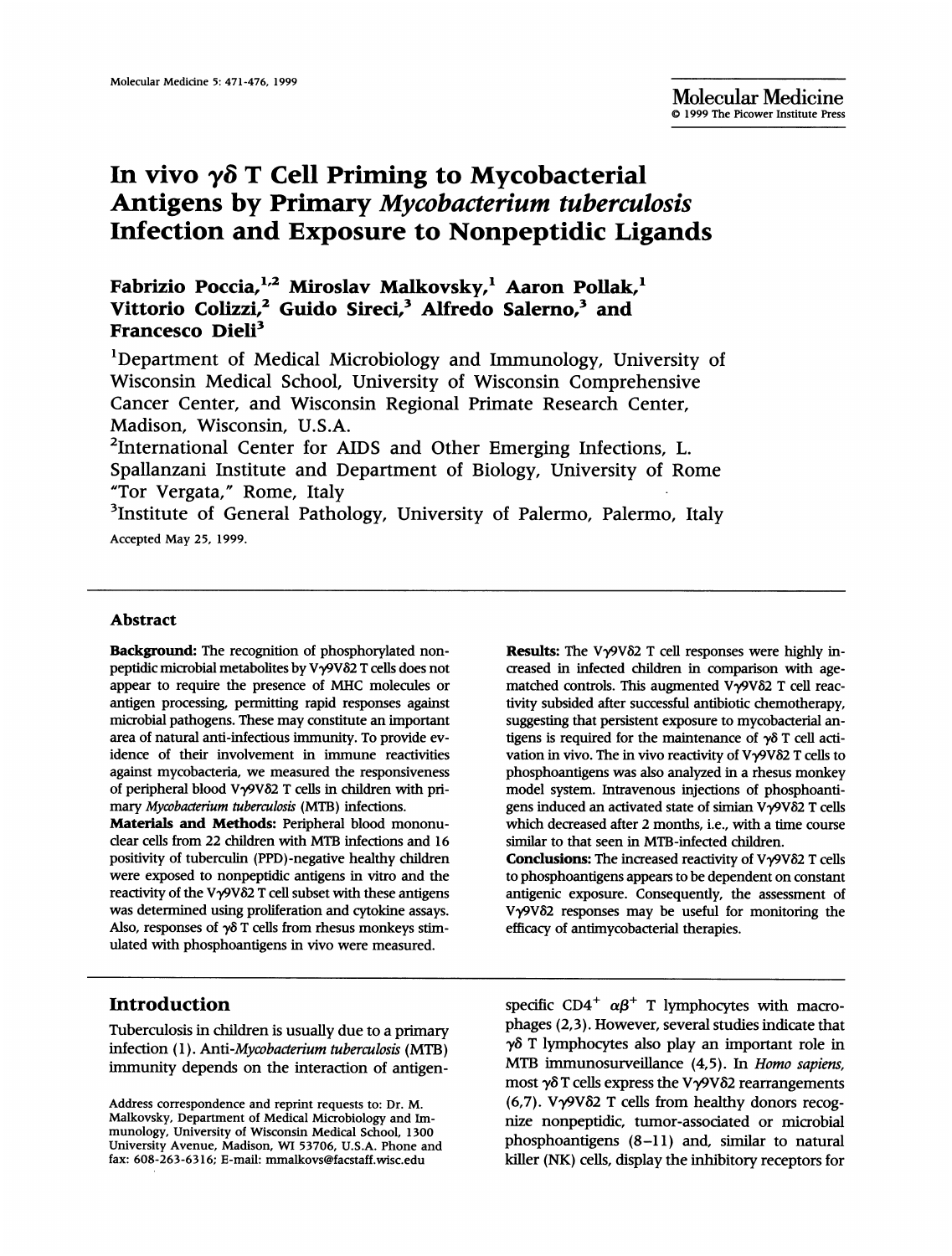major histocompatibility (MHC) class I molecules (12-17). These inhibitory receptors may control their reactivities toward conserved self-antigens and exogenous mycobacterial ligands (12). The phosphoantigenic recognition requires neither antigen uptake/processing nor classical polymorphic or nonpolymorphic MHC molecules, allowing for <sup>a</sup> rapid response to microbial immune challenge (18). This recognition is severely impaired in some patients with chronic viral (19,20) or bacterial (21) infections. Here we report our analyses of  $\gamma\delta$  T cell reactivities to phosphoantigens ex vivo in primary MTB-infected children and in vivo in rhesus monkeys (Macaca mulatta).

# Materials and Methods

# Cell Preparation and Stimulation

Peripheral blood mononuclear cells (PBMC) were isolated from 22 children with MTB infections (13 males, 9 females;  $5.2 \pm 3.3$  years of age, range 1-12 years). Fourteen patients suffered from pulmonary MTB, four had MTB meningitis, three had lymphatic MTB, and one had renal MTB. The diagnoses of MTB infections were established by the presence of clinical symptoms, by the positivity of tuberculin (PPD) skin test, and by chest radiography. In some cases (i.e., MTB meningitis and renal MTB), positive cultures of microorganisms and/or MTB detection by polymerase chain reaction (PCR) further supported the clinical diagnosis. PPD-negative healthy children (9 males, 7 females;  $6.2 \pm 2.5$ years of age, range 3-12 years) served as controls. Informed consent was obtained for each patient and control subject. In addition, PBMC were isolated from 12 healthy rhesus monkeys (5-13 years old). Mononuclear cells were cultured at  $10^6$  cells/ml in a complete culture medium [RPMI-1640, 10% v/v heat-inactivated fetal bovine serum (FBS), <sup>2</sup> mM L-glutamine, <sup>100</sup> IU/ml penicillin, and 100  $\mu$ g/ml streptomycin]. Long-term cultures (10-14 days) were supplemented with 100 U/ml of recombinant interleukin-2 (IL-2) (Boehringer Mannheim, Mannheim, Germany), whereas short-term cultures (4 days) were performed in the presence of <sup>5</sup> U/ml of IL-2. V $\gamma$ 9V $\delta$ 2 T cells were stimulated with the following: 0.5 mM ribose-l-phosphate (Rib-I-P, Sigma, St. Louis, MO), 0.5 mM xylose-l-phosphate (Xyl- <sup>1</sup> -P, Sigma), 0.5 mM dimethylallylpyrophosphate (DMAPP, Sigma), 50  $\mu$ M monoethyl-pyrophopsphate [MEP, kindly provided by Drs. Y. Tanaka and B.R. Bloom (9)], 100  $\mu$ M

diphosphoglyceric acid (DPG, Sigma),  $100 \mu M$ isopentenyl-pyrophosphate (IPP, Sigma), and the mycobacterial TUBAg<sup>1</sup> sample diluted 1/1000 v/v [approximately at a final concentration of <sup>1</sup> nM, kindly provided by Dr. J.J. Fournie (8)]. After <sup>1</sup> week of culture, 50% of culture medium was replaced by fresh medium. The expansion of V $\gamma$ 9V $\delta$ 2 T cells was followed by cytometric analysis as previously described (14,19), following double staining of the stimulated cells with anti-CD3 or anti-CD2 [phycoerythrin (PE)] and V $\delta$ 2 [fluorescein isothiocyanate (FITC)] MAb. The absolute number of  $V\delta 2$  T cell in each culture was calculated as follows: (% of V82 T cells among total cells)  $\times$  (total cell count)/100. The V $\delta$ 2 expansion index was then calculated by dividing the absolute number of  $V\delta 2$  T cells in specifically stimulated cultures by the absolute number of V82 T cells before the initiation of culture (14,19). Thus, an expansion index higher than 1 represents a specific expansion of the  $V\delta2$ T cell population. The Mann-Whitney U test was used and  $p$  values of  $\leq 0.05$  were considered significant.

#### Monoclonal Antibodies and FACS Analysis

The anti-CD3 (IgGI, clone SK7, Becton-Dickinson, Mountain View, CA) was coupled with PE. The B6.1 MAb  $(IgG_1, Pharmingen, San Diego)$  $CA$ ), which recognizes the V $\delta$ 2 region of the y6TCR, was unlabeled or coupled with FITC. The following anti-human MAbs cross-reactive with rhesus monkey antigens were used: anti-CD2-PE (Antigenix America, New York) and anti-V82- FITC (T Cell Diagnostic, Wabum, MA). The antiinterferon  $\gamma$  (IFN- $\gamma$ ) antibodies (clone 4S.B3,  $IgG<sub>1</sub>$ ) were purchased from Pharmingen. Control MAb (IgGI or IgG2a) for cell surface labeling were purchased from Becton Dickinson. Analysis of surface and intracellular antigen expression was done as described previously (14). For each sample,  $2 \times 10^4$  double-stained viable lymphocytes were gated following size (FSC) and granularity (SSC) criteria and analyzed with the Lysis II Software Program (Becton-Dickinson).

#### Intravenous Injection of DPG in Rhesus Monkeys

All monkeys received a single injection of 100 mg/kg DPG (the maximum dose tolerated by rodents). A slight increase in body temperature was observed in all injected monkeys for 2 hr and two monkeys out of eight developed fever, but recovered within a few hours. (The experi-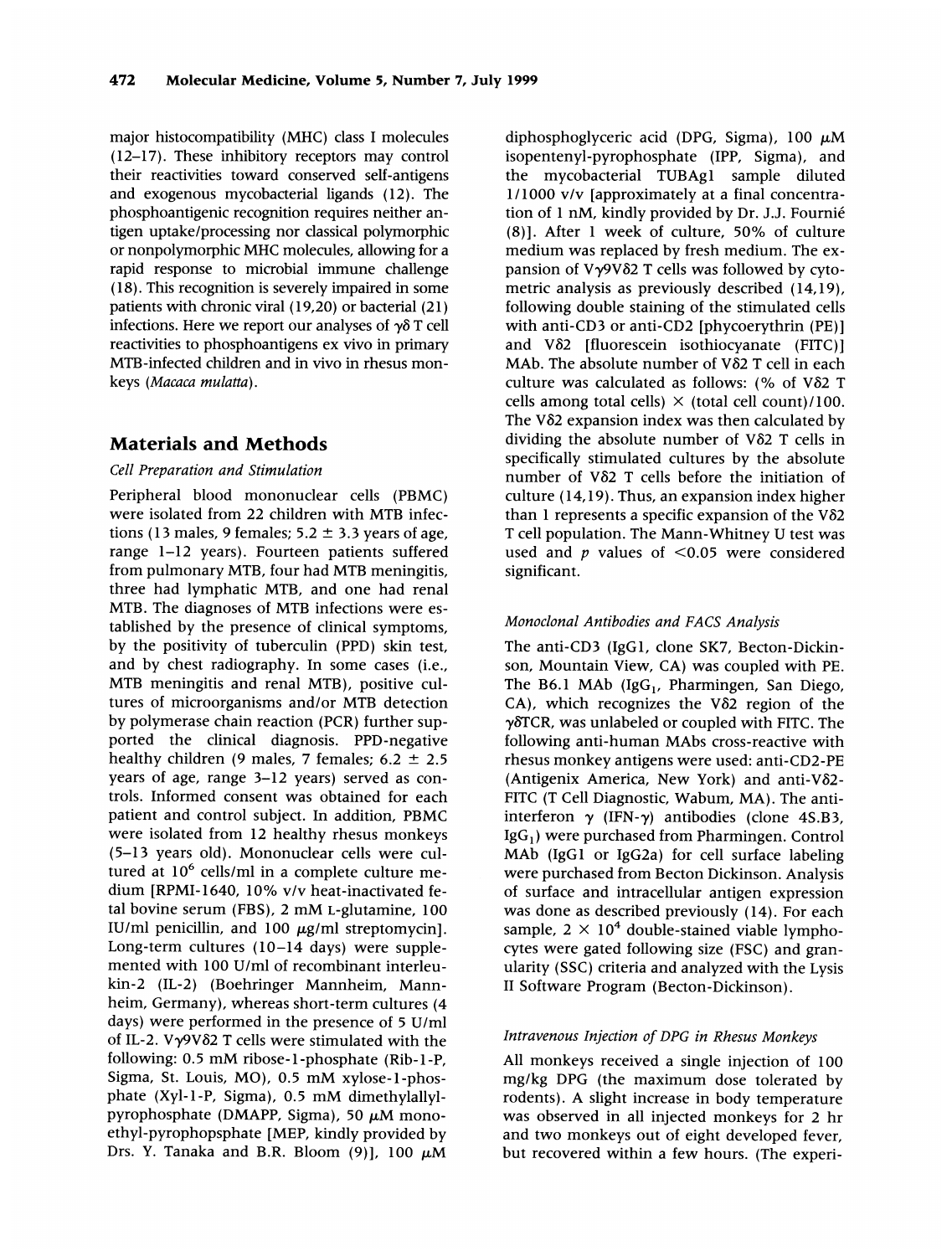|                                                      |     | $V\gamma$ 9/V $\delta$ 2 expansion index after in vitro culture with |             |              |              |             |            |            |
|------------------------------------------------------|-----|----------------------------------------------------------------------|-------------|--------------|--------------|-------------|------------|------------|
| <b>PBMC</b>                                          | (n) | $Rib-1-P$                                                            | $Xvl-1-P$   | <b>DMAPP</b> | <b>TUBAg</b> | <b>IPP</b>  | <b>DPG</b> | <b>MEP</b> |
| Healthy PPD <sup>-</sup><br>children                 | 16  | $7 \pm 6$                                                            | $2 \pm 1$   | $5 \pm 2$    | $6 \pm 2$    | $6 \pm 1$   | n.d.       | n.d.       |
| MTB-infected<br>$PPD^+$ children <sup><i>a</i></sup> | 22  | $18 + 7$                                                             | $30 \pm 14$ | $54 \pm 24$  | $50 \pm 14$  | $61 \pm 20$ | n.d.       | n.d.       |
| Healthy rhesus<br>monkeys                            | 12  | n.d.                                                                 | n.d.        | n.d.         | $8 \pm 2$    | $8 \pm 3$   | $6 \pm 2$  | $9 \pm 3$  |

Table 1.  $V\gamma9/V\delta2$  responses to different phosphoantigens in PPD skin test-positive children, agematched PPD-negative controls, and healthy rhesus monkeys

PBMC were stimulated for 10-14 days with nonpeptidic antigens as described in Materials and Methods. The expansion index was calculated as the absolute number of V82 T cells in stimulated cultures divided by the absolute number of V82 T cells in the initial cultures prior to the antigenic exposure. n.d., not determined.

 $a_p < 0.01$  when compared to the healthy PPD<sup>-</sup> group.

mental protocol was approved by the Animal Research Committee of the University of Wisconsin.)

#### T Cell Proliferation Assay

PBMC from healthy donors  $(10^7 \text{/ml})$  were resuspended in complete medium and stimulated with 100  $\mu$ M IPP and 5 U/ml IL-2. Cells were cultured for 4 days at 37°C in flat-bottomed microtiter wells, and T cell proliferation was measured following a 6-hr pulse with  $[3H]$ -thymidine  $[0.5 \mu\text{Ci/well}, \text{Amersham}, \text{Bucks}, \text{U.K.})$ (22)]. Cultures were harvested (Skatron Instruments, Lier, Norway) and the number of cpm was determined using a  $\beta$ -counter (Packard Gamma 5500).

#### TNF- $\alpha$  and IFN- $\gamma$  Detection

Tumor necrosis factor  $\alpha$  (TNF- $\alpha$ ) release in the supernatants of IPP-stimulated PBMC was measured by ELISA (Amersham) after 24 hr. The intracellular staining of V82 T cells producing IFN- $\gamma$  was analyzed after 6 hr of culture with IPP as previously described (14). Monensin (10  $\mu$ M, Sigma) was added during the last 4 hr of culture to block intracellular transport and allow cytokine accumulation. The stimulated cells were washed in phosphate-buffered saline (PBS), 1% bovine serum albumin (BSA), and 0.1 % sodium azide and stained with the anti-V82-FITC MAb for 15 min at 4°C. The cells were fixed and permeabilized in PBS 1% paraformaldehyde for 10 min at 4°C, and incubated for 30 min at room

Table 2. Frequency of  $\gamma\delta$  T lymphocytes in the peripheral blood of healthy PPD skin test-positive children, healthy PPD skin test-negative children, and PPD skin test-positive children with primary tuberculosis

|                                                    | Proportion of $CD3^+$ Cells (Mean $\pm$ Standard Error) <sup>a</sup> |                      |                                 |  |  |  |
|----------------------------------------------------|----------------------------------------------------------------------|----------------------|---------------------------------|--|--|--|
| <b>Children Category</b>                           | $\gamma\delta^+$                                                     | $V\gamma9V\delta2^+$ | $V\delta$ 2/CD45RO <sup>+</sup> |  |  |  |
| Healthy PPD <sup>+</sup> $(n = 46)$                | $5.6 \pm 0.5\%$                                                      | $4.3 \pm 0.4\%$      | $3.0 \pm 0.4\%$                 |  |  |  |
| Healthy PPD <sup><math>-</math></sup> ( $n = 17$ ) | $5.3 \pm 0.6\%$                                                      | $4.0 \pm 0.5\%$      | $3.2 \pm 0.3\%$                 |  |  |  |
| TB patients PPD <sup>+</sup> $(n = 27)$            | $5.2 \pm 0.6\%$                                                      | $4.1 \pm 0.4\%$      | $3.2 \pm 0.4\%$                 |  |  |  |

<sup>a</sup>The absolute numbers of  $\gamma\delta$  T cells (mean  $\pm$  standard error) in healthy PPD<sup>+</sup>: 84  $\pm$  36  $\gamma\delta^+$  cells/ $\mu$ l (n = 46); healthy PPD<sup>-</sup>: 79 ± 33  $\gamma \delta^+$  cells/ $\mu$ l (n = 17); TB patients PPD<sup>+</sup>: 78 ± 39  $\gamma \delta^+$  cells/ $\mu$ l (n = 27).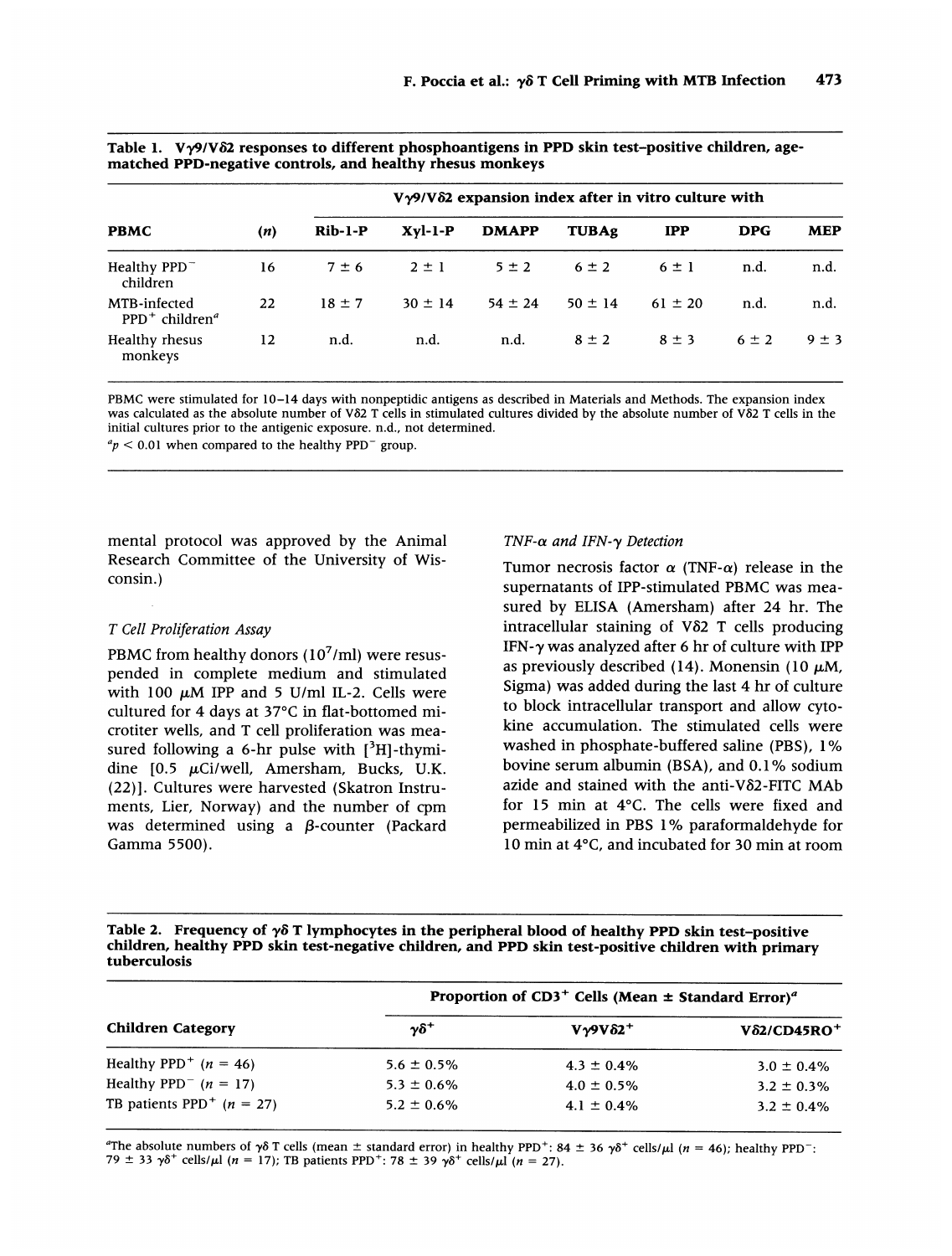temperature in the dark with the anti-cytokine MAb diluted in PBS with 1% BSA and 0.05% saponin. Finally, they were washed twice in PBS (1% BSA, 0.01% saponin) and analyzed using <sup>a</sup> FACScan (Becton Dickinson). The controls for nonspecific staining included cells stained with isotype-matched monoclonal antibodies. The proportions of cytokine-producing V82 T cells were determined by FACScan analyses.

## Results

To determine whether primary MTB-infected children possess  $V\gamma9V\delta2$  T cells exhibiting their constitutive reactivities (8-11), PBMC from 22 patients and 16 age-matched controls were stimulated with different phosphoantigens. These studies assessed the ability of  $V\gamma9V\delta2$  cells to expand in 14-day cultures with different synthetic [such as ribose-1-phosphate (Rib-1-P), xylose- <sup>I</sup> -phosphate (Xyl- <sup>1</sup> -P), dimethylallyl-pyrophosphate (DMAPP), monoethyl-pyrophosphate (MEP), diphosphoglyceric acid (DPG), and isopentenyl-pyrophosphate (IPP)] (9,10), or natural [TUBAg-1 (8)] phosphoantigens. The V $\gamma$ 9V $\delta$ 2 T cell responses were highly increased in MTBinfected children in comparison to age-matched controls (Table 1). The V $\gamma$ 9V $\delta$ 2 T cell subset in tuberculin-positive MTB-infected children responded well to all antigens used. The strongest responses were detected using IPP, with the mean expansion index of 61. In contrast, the IPP-induced expansion of V $\gamma$ 9V $\delta$ 2 T cells from healthy, tuberculin-negative children was approximately 10 times lower, with the mean expansion index of 6. The absolute and relative numbers of y6 T cells, Vy9V62 T cells, and V82/ CD45RO cells measured in these children as well as in some additional young TB patients and controls were comparable (Table 2). The  $\gamma\delta$  T cell response was further studied in 15 tuberculinpositive children 3 to 9 months after chemotherapy (23). The increased responsiveness of Vy9VS2 cells sharply declined close to the levels detected in healthy tuberculin-negative children (Fig. 1). This suggests that persistent mycobacterial exposure was required for the presence of hyperactivity against phosphoantigens. In contrast, responses of  $\alpha\beta$  T lymphocytes to tuberculin (PPD) and to the immunodominant 38 kDa protein of MTB (24) were increased after chemotherapy (data not shown).

To investigate the possibility of phosphoantigen-priming of the Vy9V62 T cell subset in vivo,



Fig. 1. Successful chemotherapies of M. tuberculosis infections are accompanied by reduced  $\gamma\delta$  T cell reactivities to nonpeptidic antigens. (A) V62 expansion index to Rib-iP, (B) V82 expan sion index to TUBAg,  $(C)$  V $\delta$ 2 expansion index to IPP. Each symbol corresponds to one individual.

rhesus monkeys whose Vy9V82 T lymphocytes react in vitro to IPP, MEP, and DPG (Table 1) received intravenous injections of DPG. Periph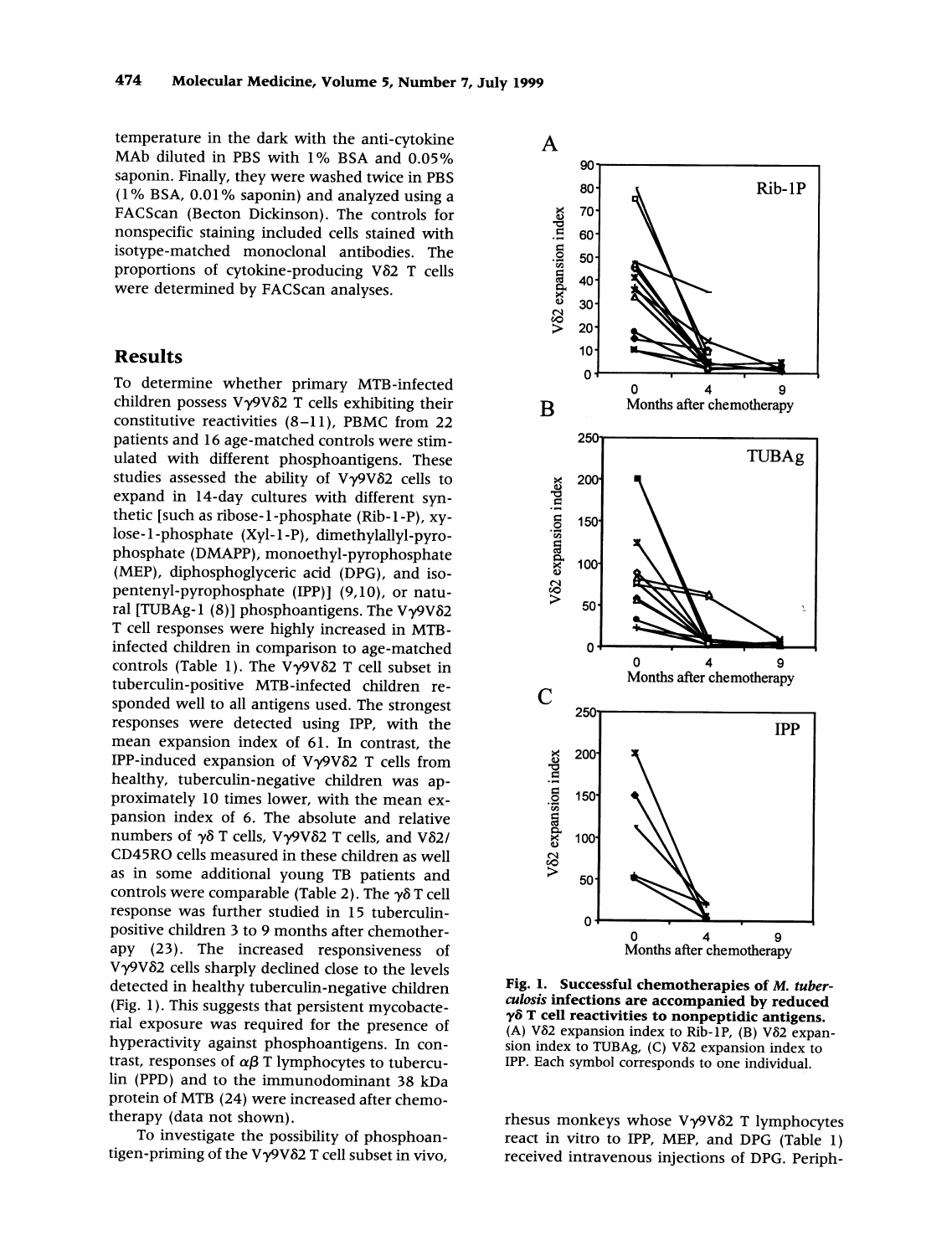Fig. 2. Intravenous injection of DPG induces an increased reactivity of  $\gamma\delta$  T cells. The V<sub>γ</sub>9Vδ2 T cell expansion was monitored by measuring DNA synthesis after 5-day stimulation (A) or by flow cytometry after 10 days (B). Previous experiments (data not shown) have indicated that among the peripheral blood leukocytes proliferating in the IPP response, the V $\gamma$ 9V $\delta$ 2 T cell subset forms a dominant population, whereas other proliferating leukocytes (which respond by DNA synthesis to Vy9V62 T cell-produced cytokines) constitute a minority. Cytokine production (C) was monitored by ELISA (TNF- $\alpha$ ) or by flow cytometry (IFN- $\gamma$ ) before and 1 month after the injection of DPG in vivo. The production of TNF- $\alpha$  was detectable by the ELISA assay only after the administration of DPG.

eral blood samples were collected at different time intervals and analyzed for functional reactivities in vitro. The DPG treatment resulted in <sup>a</sup> substantial up-regulation of both proliferative and cytokine  $(IFN-\gamma)$  responses to isopentenyl pyrophosphate in immunized animals (Fig. 2). IFN-y-producing V62 T cells increased from 2.2% prior to the in vivo treatment to 48.9% <sup>1</sup> month after the treatment. TNF- $\alpha$ -producing V52 T cells were not detectable before, but were clearly present after, the treatment (Fig. 2).

#### **Discussion**

Historically, most vaccination strategies have utilized protein antigens. However, there are many lymphocytes that do not seem to recognize primarily peptide antigens bound to MHC molecules (8-12). Our data indicate that in vivo exposures to nonpeptidic antigens substantially augment the immunological reactivity of genetically unrestricted  $\gamma\delta$  T cells. When activated, these cells exert a powerful antibacterial activity (12-14) and release IFN- $\gamma$  and TNF- $\alpha$  (14). These properties may be useful in the design and development of novel vaccines and/or adjuvants. The long-lasting memory response of  $\alpha\beta$  T lymphocytes is clinically applicable for evaluating previous exposures to MTB, but provides unsatisfactory information about the presence or absence of productive infection. In contrast, the  $\gamma\delta$ T cell hyperactivity against phosphoantigens requires persistent antigenic exposure. Thus, the assessment of  $V\gamma9V\delta2$  T cell responses may be a useful tool to monitor active MTB infections and potential failures of antimycobacterial therapies.

The recent elegant studies of Hoft et al. (25)



provide evidence that the Mycobacterium bovis Bacillus Calmette-Guérin (BCG) vaccine augments human y6 T cell responsiveness to mycobacteria. This study is fully compatible with our observations of human and simian  $\gamma\delta$  T cells primed in vivo by either TB disease or intravenously ad-